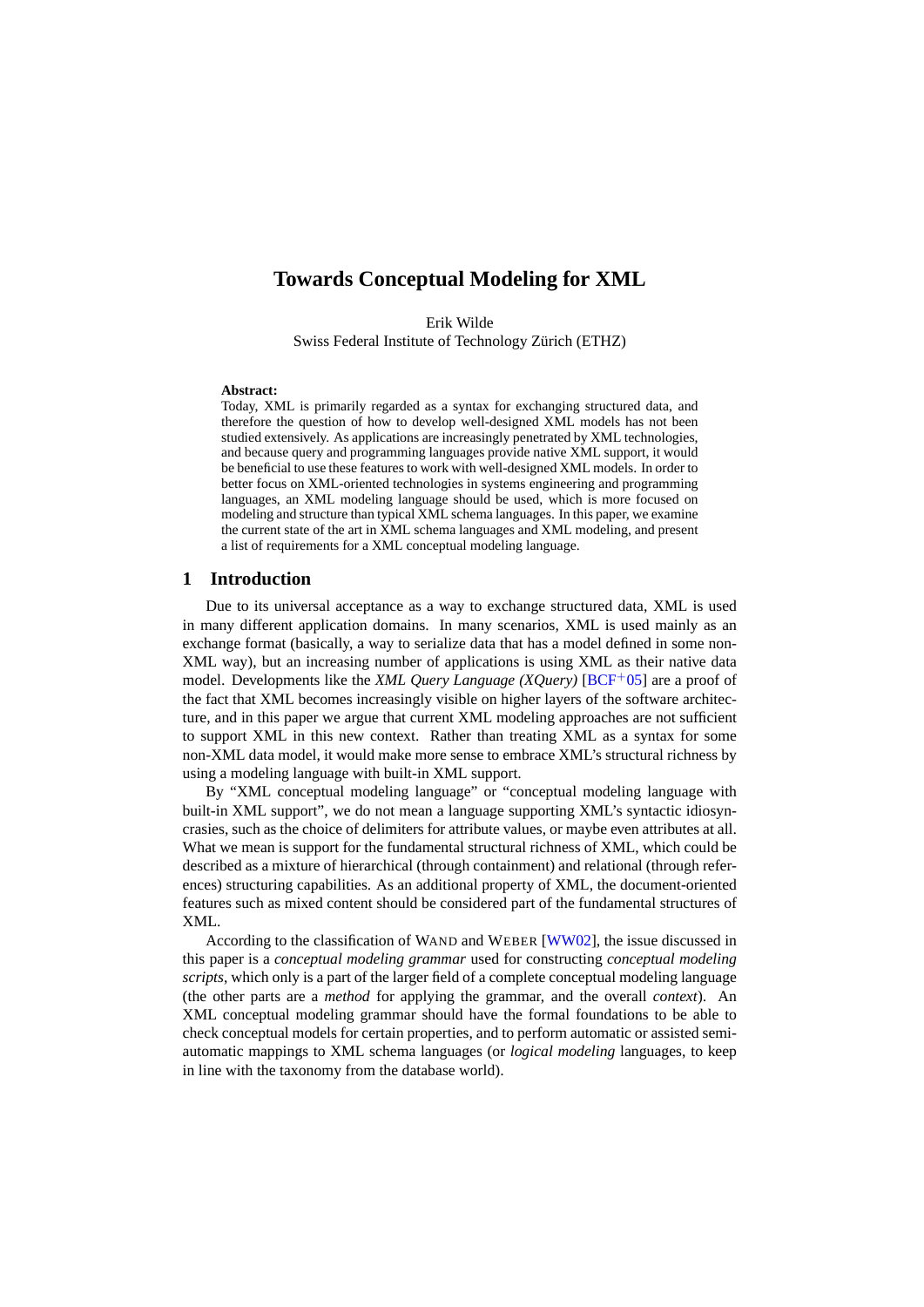XML has its origins in a very syntax-centered view of the world, and even though XML increasingly outgrows these origins, they still influence the way people think about XML. A still often-heard claim is that "XML has no data model", meaning that XML is just a syntax for exchanging trees. Technically as well as historically, this is a correct statement, but when looking at how XML and associated technologies develop, it can be seen that a constantly growing stack of technologies is layered on top of XML, one of these being the *XML Infoset* [\[CT04\]](#page-10-0). For all practical purposes, the Infoset is "the data model" of XML today, and it is interesting to see that technologies such as XML Schema<sup>1</sup> and XQuery technically are not really XML technologies, but Infoset technologies. The *SOAP* [\[Mit03\]](#page-11-0) Web Service data exchange format in its latest version 1.2 has also made the switch from being a technology for transmitting XML from one point to the other, to moving Infosets around.

One of the goals of this paper is to point out that XML is growing to be a real challenge to the world of data modeling dominated by the relational model, and that so far there is no established conceptual modeling language for XML. Database-oriented people often point out that models defined with the established ER, ORM, or UML methods can be simply mapped to XML structures (maybe with some small extensions to the underlying model). Technically, this is correct, but for practical purposes, the mismatch between the relational model and XML structures can be considerable, resulting in awkward XML structures.<sup>2</sup> Only as long as XML is regarded as exchange format only, this mismatch may be accepted and can be alleviated by coming up with powerful and efficient mapping methods.

However, XML is penetrating the applications at an amazing pace. For many programming languages, native support for XML has been implemented at least in research projects (e.g., E4X [\[Eur04\]](#page-10-0) for ECMAScript and XJ [\[HRS](#page-11-0)+05] for Java), database vendors are rapidly moving to support XQuery (which has been integrated into SQL with *SQL/XML* [\[Int05a\]](#page-11-0)), and standard XQuery APIs (such as *XQJ* proposed by JSR 225) are being developed due to popular demand. An increasing number of databases is supporting native XML storage (which, in most cases, in reality is Infoset storage rather than XML storage). Consequently, viewing the world through relational glasses and simply seeing XML as a possible way to serialize relational data will become less appropriate in the future, and defining an abstraction layer for XML that eventually will be the equivalent of the ubiquitous ER model [\[Che76\]](#page-10-0) is one of the main challenges for the XML community for the next years. Section [4](#page-7-0) gives a short overview over the current state of the art, and it can be seen that there is an urgent need for research in this area.

The likely cause for this absence of a conceptual modeling language is the fact that the two main XML users, database-oriented users and document-oriented users, come from very different backgrounds. While database-oriented users are still using their ER

<sup>&</sup>lt;sup>1</sup>In the context of this paper, an XML schema with a lowercase 's' refers to the abstract concept of an XML schema language, i.e. a way of defining document classes or types of XML documents. *XML Schema* with an uppercase 'S' refers to the W3C schema language [\[TBMM04,](#page-11-0) [BM04\]](#page-10-0), which from now on we refer to by using the name *XSD*. The overall amount of confusion that has been caused by this poorly chosen name probably is substantial, but until now none of the proposed more specific acronyms such as XSD or WXS has been generally accepted.

<sup>&</sup>lt;sup>2</sup> Accordingly, the generic mapping of native XML structures to the relational model, as suggested by FLO-RESCU and KOSMANN [\[FK99\]](#page-10-0), is technically working, but results is data models which are virtually impractical to work with.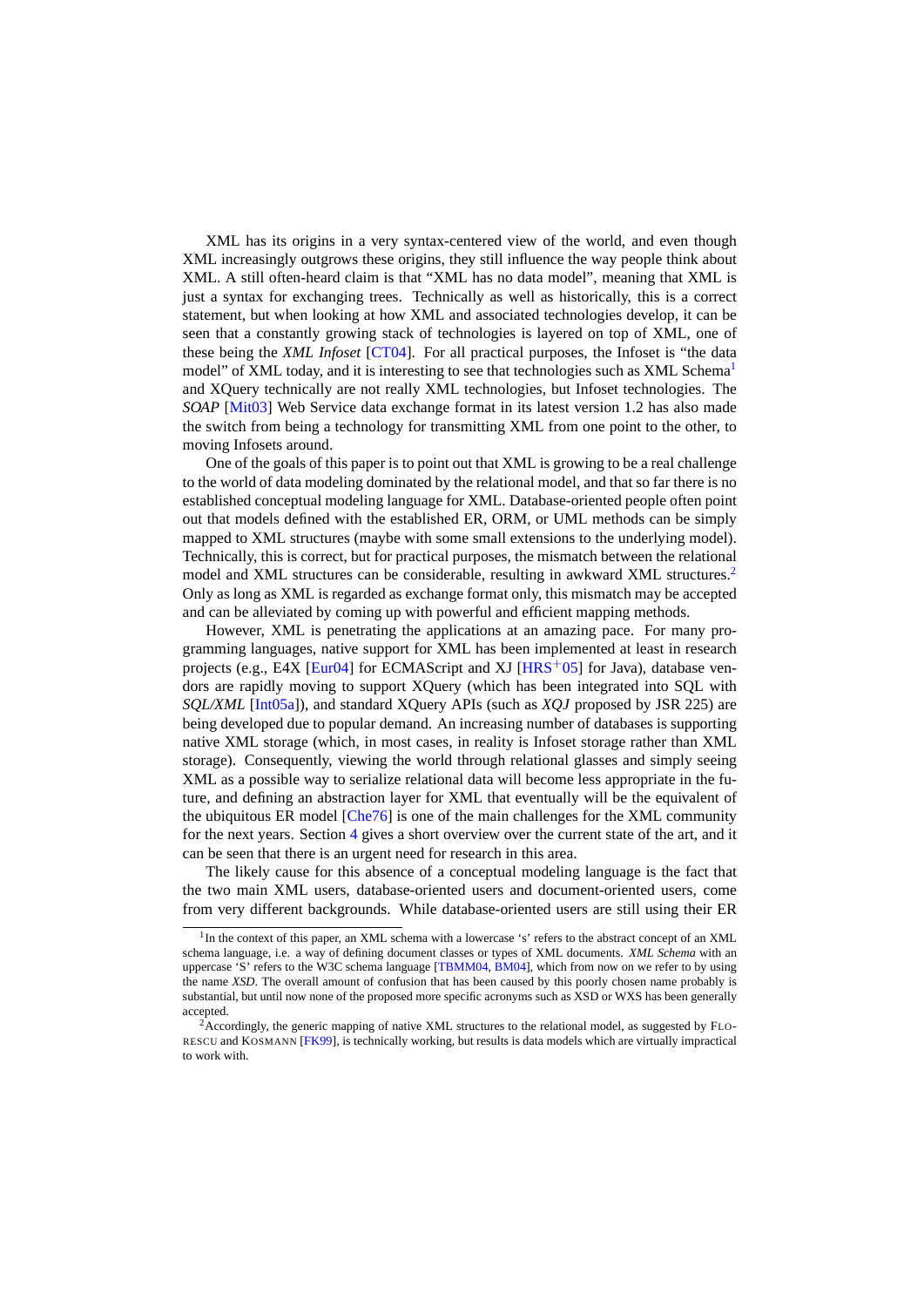models (often extending them a little) and then map them to XML (treating XML as a logical model only), document-oriented users traditionally are not accustomed to "conceptual modeling" at all, they simply use whatever schema language is available to them, and then define their document model using this schema language, basically directly implementing a logical model. With the emergence of XSD, however, this changed, because in XSD, there are many ways to do the same thing, which compromises the resulting schema's clearness and this makes it rather cumbersome to start with the logical model directly. One of the most important movements in the world of technologies is the question whether XSD is a good way to define XML models, and the most important outcome of a W3C "XML Schema User Experience Workshop" held in the Summer of 2005 was that many participants considered XSD too complex to be used by non-experts directly.

As described by MOHAN and SENGUPTA [\[MS05\]](#page-11-0), even though there is no real conceptual modeling language today, with the combination of tools and schema languages users are trying to compensate for this by using graphical interfaces and schema generation tools. We argue, however, that the schema language level is the wrong level for XML modeling, because it is carrying a lot of implementation issues with it and often has been developed more with validation in mind than with data modeling. The list of requirements presented in this paper thus is a step towards a conceptual modeling language, and should not be regarded as a plea for a new schema language. Instead, schemas in different schema languages (which we consider to be on the logical modeling layer) could be derived automatically or semi-automatically from an XML conceptual model, if required.

# **2 XML Schema Languages**

Historically, schema languages have been developed for validating documents, with the *Standard Generalized Markup Language (SGML)* [\[Int86\]](#page-11-0) being the first markup language to invent the DTD schema language. SGML had the requirement for a DTD hardwired into the language, there was no concept of *well-formed* (i.e., schema-less) SGML. XML introduced the concept of well-formedness, and thus allowed schema-less documents to exist, but it still hard-wired the DTD schema language and some special hooks associated with it (such as the document type declaration) into the specification.

However, the apparent weaknesses of DTDs led to a phase where many improvements to DTDs were proposed, ranging from simply adding namespace and datatype support (*DT4DTD* [\[BGP00\]](#page-10-0)), to complex object-oriented models (*SOX* [\[DFH](#page-10-0)<sup>+</sup>99]). After a period of consolidation, the W3C's XSD language was proposed, and because of the many other standards that the W3C has since then layered on top of it, this language will remain an important part of the XML landscape for some time to come. XSD is a rather complex schema language, hard to implement and to understand, and only few experts know and use it well. In a study by BEX et al. [\[BMNS05\]](#page-10-0), it has been show that the majority of XSDs found on the Web are in fact invalid, and that the majority of the remaining valid XSDs are structurally equivalent to DTDs, which means that they do not use any of XSDs new features (most of them are probably generated from DTDs using schema conversion tools).

In an effort to develop smaller and cleaner languages, the *RELAX NG* [\[Cla01\]](#page-10-0) language is one of the few schema languages which are being used in real-world projects. RELAX NG is similar to DTD and XSD in that it also is grammar-based, specifying a schema as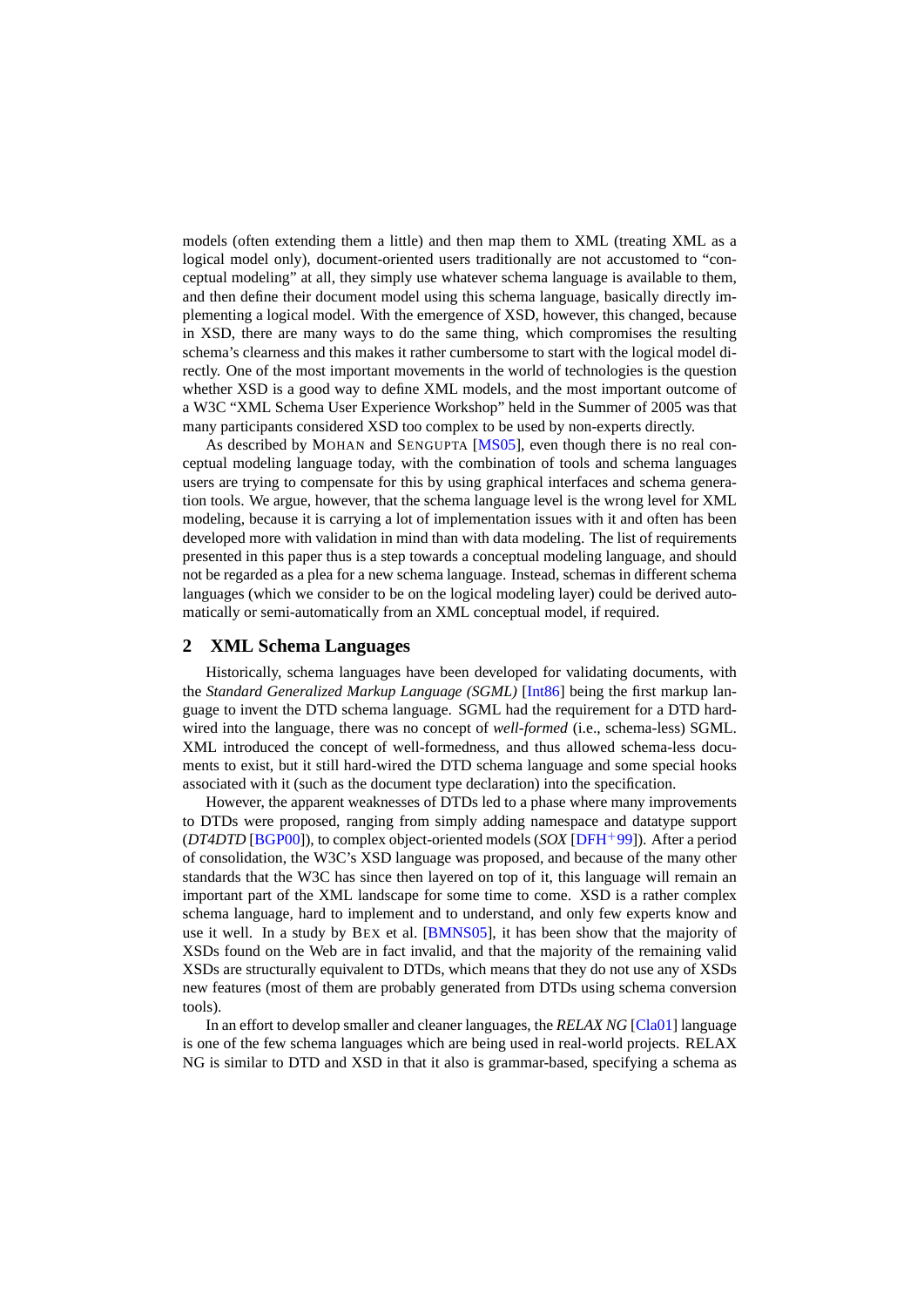|                                    | <b>SGML DTD</b> | <b>XML DTD</b> | <b>XSD</b>     | <b>RELAX NG</b> |
|------------------------------------|-----------------|----------------|----------------|-----------------|
| attribute order                    |                 |                |                |                 |
| simple datatypes                   |                 | ✓              |                | ✓               |
| all/interleave                     |                 |                | $(\checkmark)$ |                 |
| exceptions (inclusions/exclusions) |                 |                |                |                 |
| non-deterministic content models   |                 |                |                |                 |
| local element declarations         |                 |                |                |                 |
| element/attribute choices          |                 |                |                |                 |
| generalized mixed content          |                 |                |                |                 |
| ANY/wildcards                      |                 |                |                |                 |

Table 1: Features of XML Schema Languages and SGML DTDs

a set of rules for constructing valid instances. As an alternative approach, the *Schematron* [\[Int05b\]](#page-11-0) language is a rule-based language, which often is used in conjunction with grammar-based languages to test for additional constraints.

There are a number of schema languages to choose from (even though most of them are rather exotic), and it can be difficult to decide which schema language to choose for a given project. Simplicity and expressiveness of the language are often contradictory goals, with DTDs being simple to understand but relatively poor in terms of expressiveness, and XSD being hard to master but rich in its functionality. RELAX NG has achieved a balance between these goals that is appreciated by a small user community, but still is only used by a tiny fraction of XML users.

The ultimate goal of a schema language as it is discussed here is to define a document class, which means a way to differentiate valid and invalid documents. Table 1 summarizes the most important grammar-based schema languages so far and lists their support of features which might be considered useful for document class modeling. Even though SGML DTDs are not an XML schema language, it is interesting to include this schema language in this comparison for reference.

So far, no schema language has defined mechanisms for constraining attribute order, and therefore it seems to be universally accepted that attribute order in XML documents is insignificant. Changing this would probably introduce far more problems with existing software than the gain in expressiveness could justify.

Simple datatypes like "date" or "time" are required in many scenarios, because they allow to specify the required content in a very specific way. SGML and XML DTDs only support datatypes for attributes, and only a very small set of different types. XSD introduces a large and application-oriented datatype library, which by many users is considered to be one of the most useful features of XSD. RELAX NG does not have a datatype library of its own, but provides a mechanism for reusing existing datatype library, and very often RELAX NG schemas use XSD's simple datatypes.

The SGML *all* content model had been removed from XML DTDs for reasons of implementation complexity. It has been re-introduced by XSD with severe limitations (it may not be combined with any other model group). RELAX NG also has re-introduced it as *interleave* with slightly altered semantics (and without the restrictions of XSD's all model group).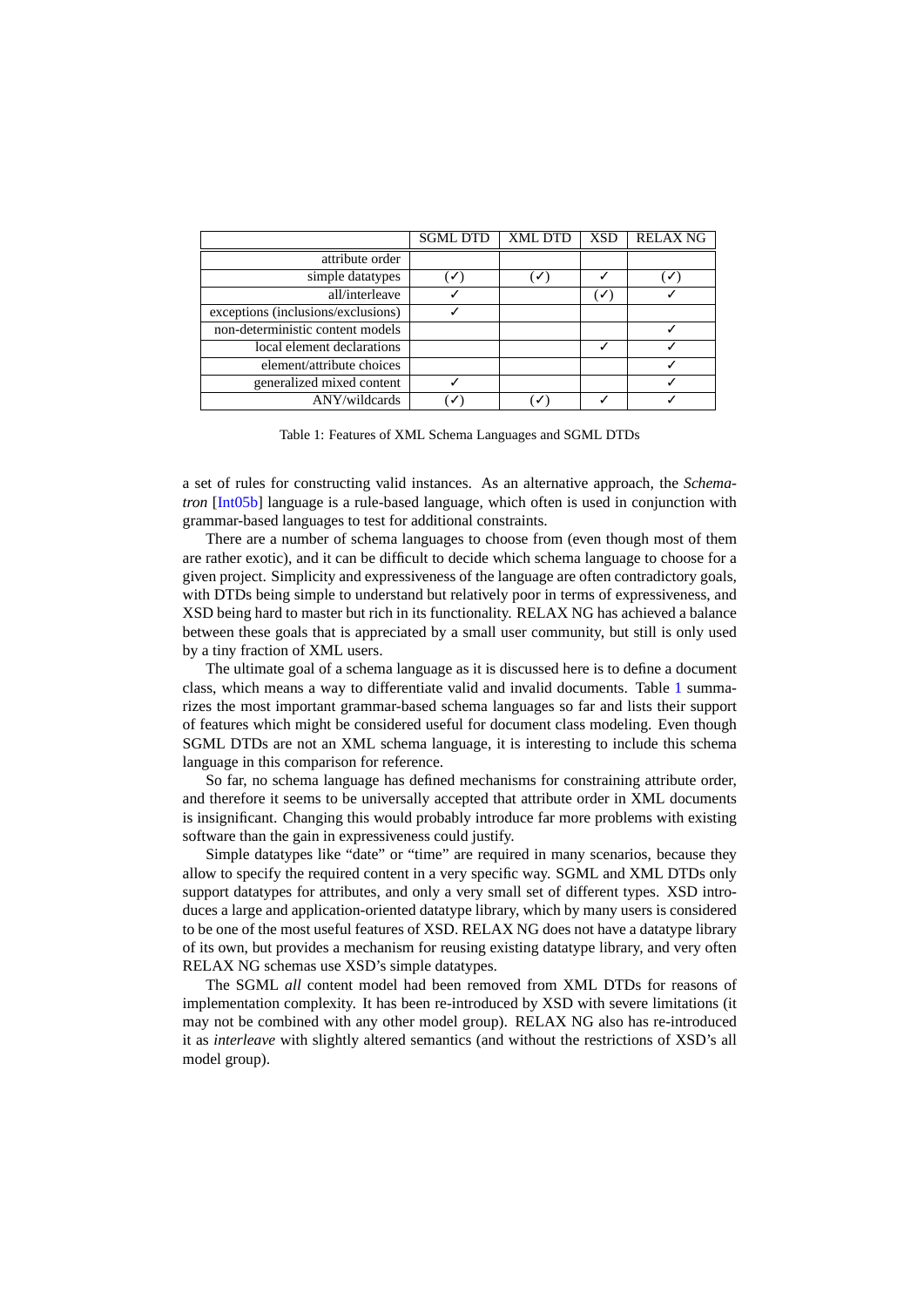<span id="page-4-0"></span>SGML and XML DTDs disallowed non-deterministic content models, and XSD did the same, because of backwards compatibility reasons with DTDs, and because of the language's design goal to not only validate documents, but to also be usable for type annotations (which should be done unambiguously). RELAX NG allows non-deterministic content models, which can be very useful for some modeling tasks, but also can be undesirable for type annotations or other unambiguous interpretations of a document.

SGML and XML DTDs only have global element type declarations, so there is no possibility for different definitions of the same element type to exist. In XSD, however, element declarations can be local, so it is possible for the same element name to be used differently in different contexts. However, XSD defines a constraint which requires that occurrences of the same element name in the same context must use the same type. RE-LAX NG has no such restriction, and therefore it is possible for two elements in the same context to have the same name, but a different definition.

SGML and XML DTDs and XSD treat elements and attributes as something totally different, which means that the attributes of an element and its content cannot have any interdependencies. In practice, however, it is often required for attributes and element content to be interdependent, and RELAX NG allows this kind of generalization, allowing users to specify choices between elements and attributes.

SGML had a rich way of defining mixed content, but due to the "pernicious mixed content" problem, this has been reduced to the much simpler way of simply flagging an element as being mixed or not in XML DTDs and XSD. RELAX NG re-introduces the rich mixed content model of SGML DTDs, and thus allows content models to contain character data only in certain places within an element's content model.

SGML introduced the ANY content model to allow any content within an element, and this feature is available in XML as well. However, this kind of wildcard for an element's content may often be too uncontrolled, because there is no way to limit the wildcard to certain vocabularies. With the introduction of XML Namespaces [\[BHL99\]](#page-10-0), however, it has become much easier to identify vocabularies, and both XSD and RELAX NG thus allow wildcards to be restricted to content from a certain namespace.

This comparison of the most popular grammar-based schema languages shows that the established languages (DTD and XSD) lack many features which are considered useful in a number of XML scenarios. RELAX NG is a more powerful language and provides almost all features lacking in the other languages.

# **3 Requirements**

Starting from the list of features described in the previous section and from the list of general XML schema language goals defined by the W3C working group [\[MM99\]](#page-11-0), a list of requirements for an XML conceptual modeling language can be defined. The list presented here shows only the features which can be considered specific for an XML conceptual modeling language, while the basic features required from conceptual modeling languages, described for example by BORGIDA [\[Bor85\]](#page-10-0), apply as well.

In the following list, we have listed all features that we consider to be essential for an conceptual modeling language which would map well to XML-oriented technologies, but the features are defined in a way which leaves a lot of freedom for the actual design of such a language.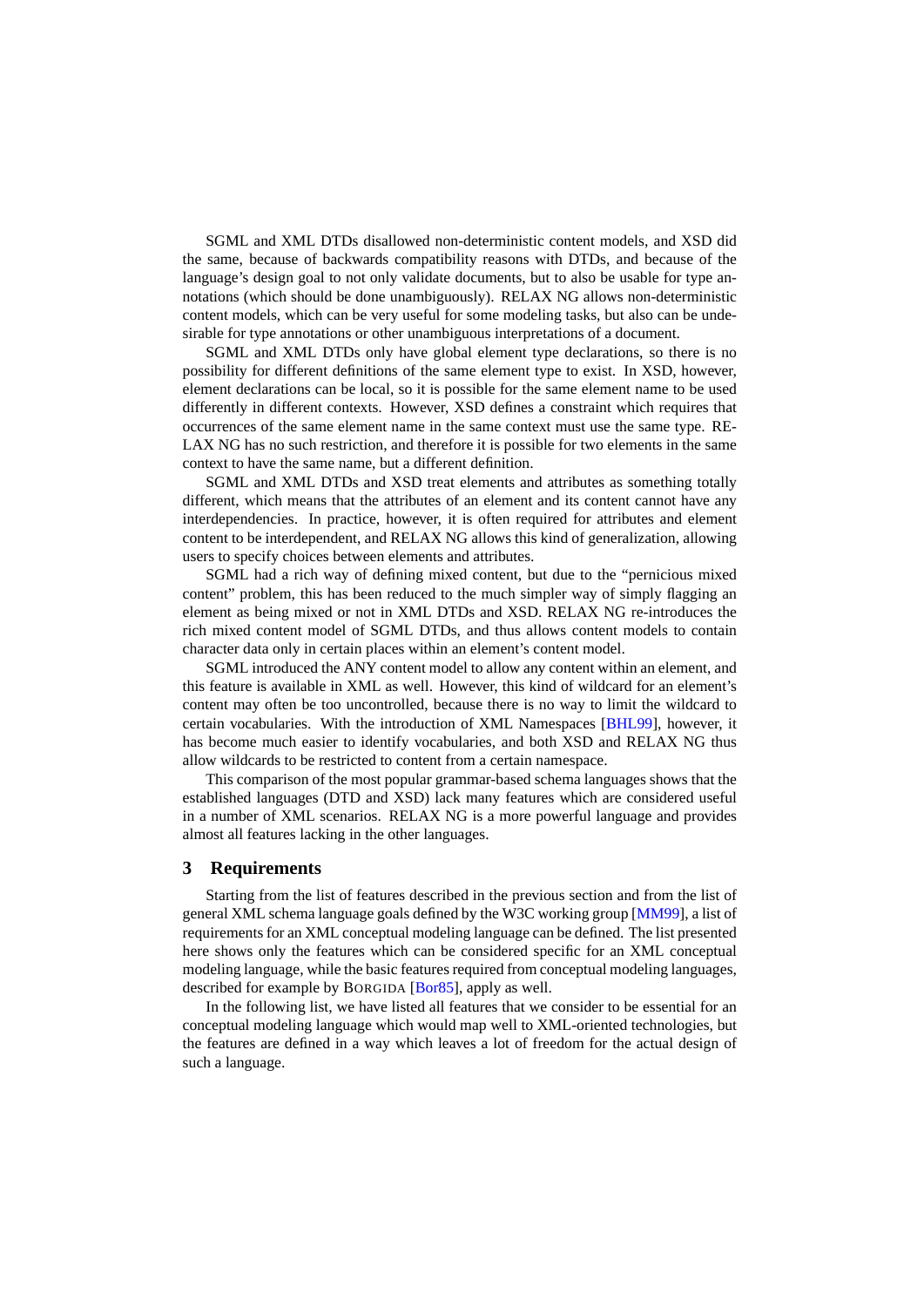- **(1) Formal Foundation** The language must have a solid formal foundation, which makes it possible to reason about the conceptual models. Reasoning about conceptual models may include comparing models (is one model a proper subset of the other), testing models for certain properties (e.g., non-deterministic content), and operations such as removing redundancies or detecting possible candidates for reusing parts of the model.
- **(2) Graphical Notation** One of the main purposes of a conceptual modeling language is to define a model which is easy to understand, not cluttered with implementation details from underlying technologies, and which can be used by various parties in a project to communicate about the conceptual model. Thus, a graphical notation is of utmost importance, and even though the underlying model must be based on a solid formal foundation, the graphical notation must be intuitive and simple enough to be understandable by people who are not experts in XML technologies. The graphical notation must provide means to collapse or expand parts of the model, and to visualize only parts of the model.
- **(3) Hierarchical and Referential Structures** XML basically has two different kinds of relations between containers, the hierarchy of the XML tree, and the references most often implemented by attributes. Both kinds of relationships have different constraints and consequences, and while for some modeling purposes it may be only a question of the logical model of how a relationship is being mapped to an XML schema, in other cases users may wish to explicitly specify the type of relationship they would like to use.
- **(4) Schema Language Mappings** The conceptual model is meant for data modeling and communications within a project. For concrete implementations working with the data, very often it may be necessary to derive a schema from the conceptual model. Mappings should be provided for the most popular schema languages (DTD, XSD, RELAX NG), and while it might not be reasonable to automatically generate schemas from the model, this should be a guided process, ensuring that the schema implements as many constraints from the model as possible. After generating a schema, it should be possible to find out which parts of the model were not mapped to the schema. Notice, however, that it may very well be the case the there never is a schema for a data model, because applications are directly working with the data, based on their understanding from the data model.

With the requirement (3) taken into consideration, it may even be possible to provide mappings to relational structures, if the conceptual model does not explicitly specify features which cannot be easily or reasonably mapped to relational structures. In this case, it would be possible to implement an XML conceptual model using a relational logical model.

**(5) Exceptions (Inclusions and Exclusions)** — Exceptions are a powerful modeling tool and should be included in the modeling language. As a generalization of SGML's concept of inclusions, it should be considered to add a new type of inclusion which only applies to mixed content, so that included content of this type is only allowed to appear in locations where character data is allowed. As a generalization of SGML's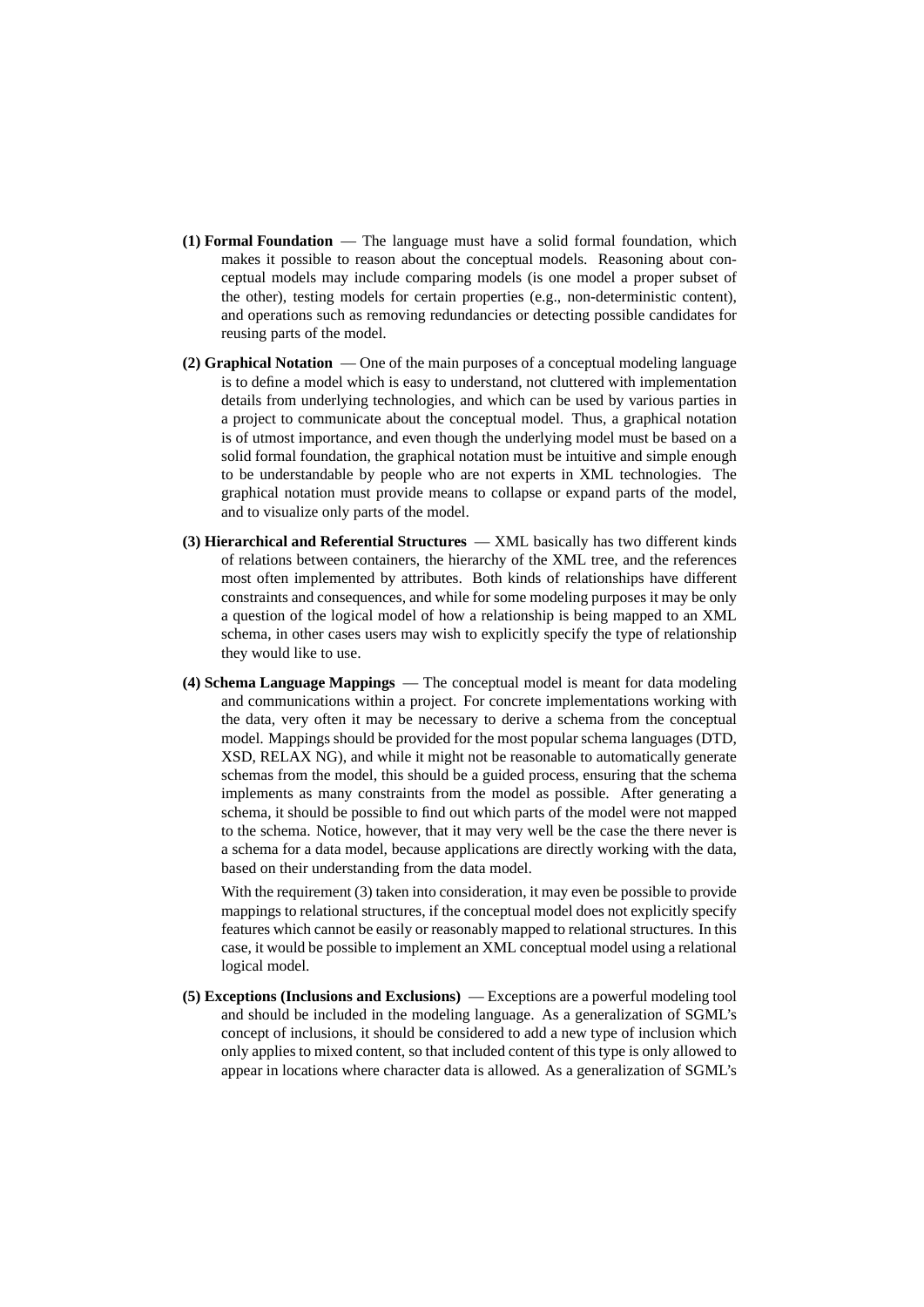concept of exclusions, there could be two types of exclusions, one only applying to previously included content, and the other to all allowed content (the latter is SGML's definition of exclusions).

- **(6) Non-deterministic Content** Non-deterministic content can be a very expressive and powerful way of defining content models, but it may also lead to problems of ambiguity. The modeling language should allow non-deterministic content, but should also provide mechanisms to locate potential problem areas, so that users can find possibly problematic content models, and may decide whether to keep them for their simplicity, or replace them with less elegant solutions for the sake of simpler processing.
- **(7) Treating XML Nodes Consistently** Rather than treating elements and attributes differently, they should be treated consistently, using the same language constructs for both types of nodes. Attribute usage has some additional constraints which do not apply to elements (no order, no repetition, and no complex content), but apart from that, there should be no fundamental difference (RELAX NG sets a good example with treating elements and attributes consistently). Ideally, comments and processing instructions are also included in this generalization, and using the inclusion mechanism from (5), it would be trivial to specify the default XML behavior which allows comments and processing instructions anywhere in the document content.
- **(8) Model Groups** For combining different XML nodes, model groups must be provided which allow users to freely combine the nodes in any way they like (provided the restrictions on attributes described above). XSD's model groups *sequence*, *choice*, and *all* (without the limitations imposed by XSD) are a well-known foundation and could be used as the available model groups of the language.
- **(9) Reuse of Content** Reuse of content on all levels must be supported, which means that content may be reused (mainly elements and attributes), and that model groups also may be reused. As an additional way to support reuse, it would be possible to support "inheritance", where a node may inherit the properties (i.e., allowed content) from another node, and add additional content. This would implement a mechanism similar to XSD's derivation by extension (but it should not have the implementationinspired limitations of XSD's derivation by extension).
- **(10) Generalized Mixed Content** Continuing the argument from (7), text nodes also should be treated consistently with other nodes, allowing them to appear anywhere in content models. This departure from the simple mixed content approach of XML DTDs and XSD allows greater expressiveness, and is available in SGML DTDs and RELAX NG.
- **(11) Open Content** While a data model should be as precise as possible, it should also be as flexible possible, and open content (allowing content to appear which is not specified in the data model) is an important requirement in some applications. It should be possible to limit the open content with regard to the namespace name, so that only content from specified namespaces is allowed.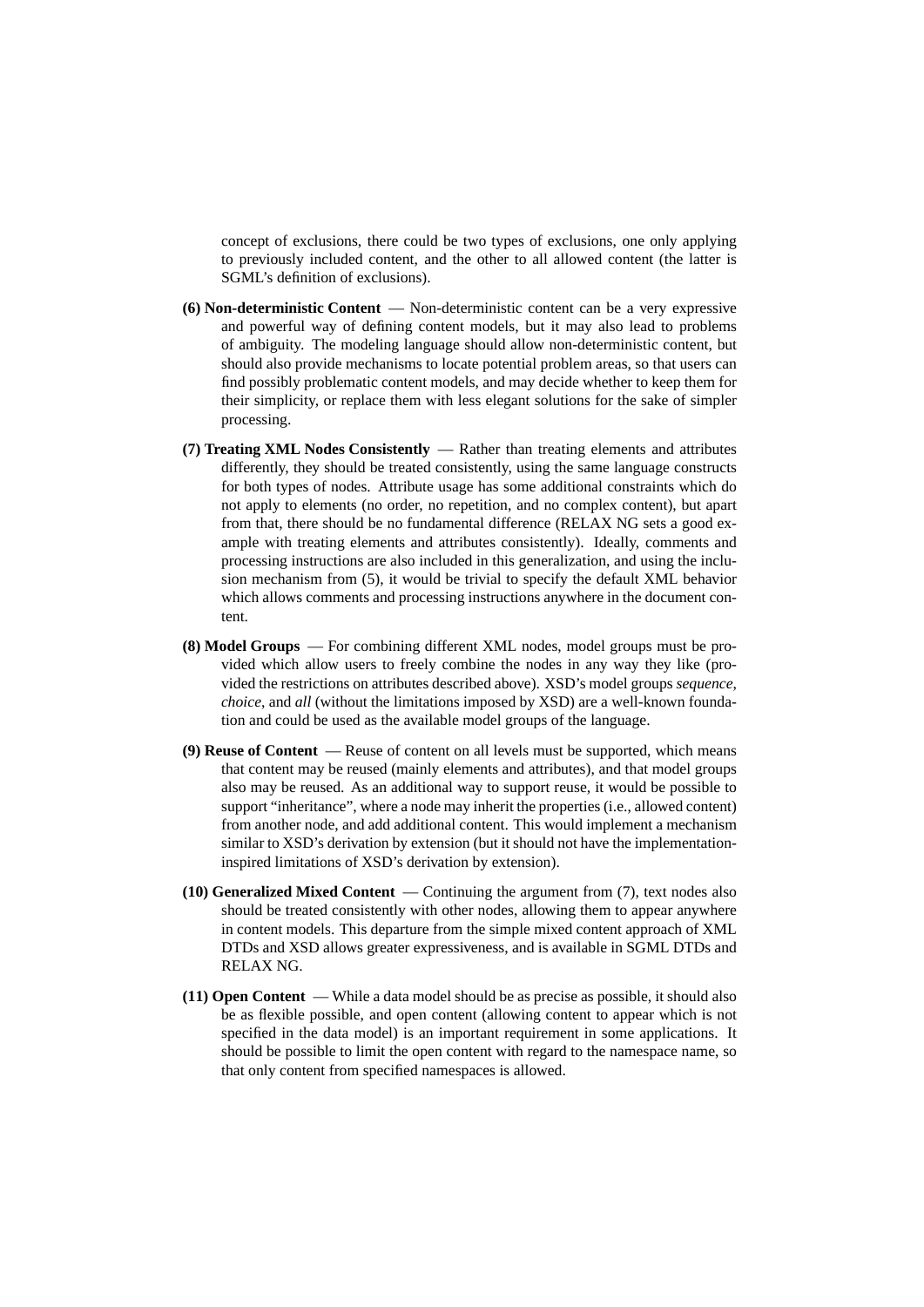<span id="page-7-0"></span>**(12) Intra- and Inter-Document Relationships** — While reference relationships within documents (such as DTD's ID/IDREF or XSD's identity constraints) are essential for capturing data model constraints, their limitation to intra-document relationships is very restrictive. Instead, more general approaches are required, such as the proposal published by FAN et al. [\[FKS02\]](#page-10-0). Ideally, reference relationships as described by requirement (3) should not only be support for inter-document scenarios, but on a generalized foundation, even working across different document classes.

This list of requirements specifies the desirable traits of a conceptual modeling language for XML. Depending on the roots and the focus of a language designer, some of the requirements may be viewed as being more important than others, but regardless of this question of priorities, all these issues must be addressed by a language that may claim to serve as a generic and universally applicable way to express models for XML documents.

Naturally, this could also serve as an conceptual modeling language for SGML, because of the similarities of both languages. However, some of the conceptual language features would probably be XML-specific, such as the support for XML Namespaces, and it would be desirable to not sacrifice any of these features.

# **4 Related Work**

In a survey conducted by SENGUPTA and MOHAN [\[SM03\]](#page-11-0), a number of conceptual and formal models for XML have been described. Generally, it can be said that many works are heavily influenced by either trying to only model the expressiveness of XSD, or by catering only to the needs of the data-oriented view of XML (for example, not modeling mixed content at all or leaving out the concept of open content).

In Section 4.1, we briefly cover the approaches which could be classified as being mainly from the world of database-driven conceptual modeling. Section [4.2](#page-9-0) contains the more formal approaches to modeling XML, which do not concentrate on creating an easyto-use conceptual model, but formal models which can be used for reasoning about XML models and documents.

#### **4.1 Conceptual Models**

Most models of XML which could be called "conceptual models" have been created in an attempt to extend or adapt the relational model to XML's properties. This approach of creating a modeling language has the problem that some of the main properties of XML, such as its hierarchic structure, the ability to specify alternatives, mixed content, and schema-less content, do not fit very well into the traditional database modeling world.

One recently published approach is *Conceptual XML (C-XML)* [\[ELAK04\]](#page-10-0). However, from the publication it remains unclear whether it can capture the full complexity of content models, and the support of mixed content is not described. Furthermore, the authors of C-XML claim that it is model-equivalent with XSD, which means that rather than being a conceptual model (i.e., abstraction and/or generalization) for XML or XSD, it is a visual language for XSD. C-XML is still under development and further publications may explain more of the language's design.

FENG et al. [\[FCD02\]](#page-10-0) describe an attempt to derive XSD schemas from semantic networks. The approach is to view the semantic network as the abstract model, and then to map this model to an XSD schema. Starting from the semantic network approach,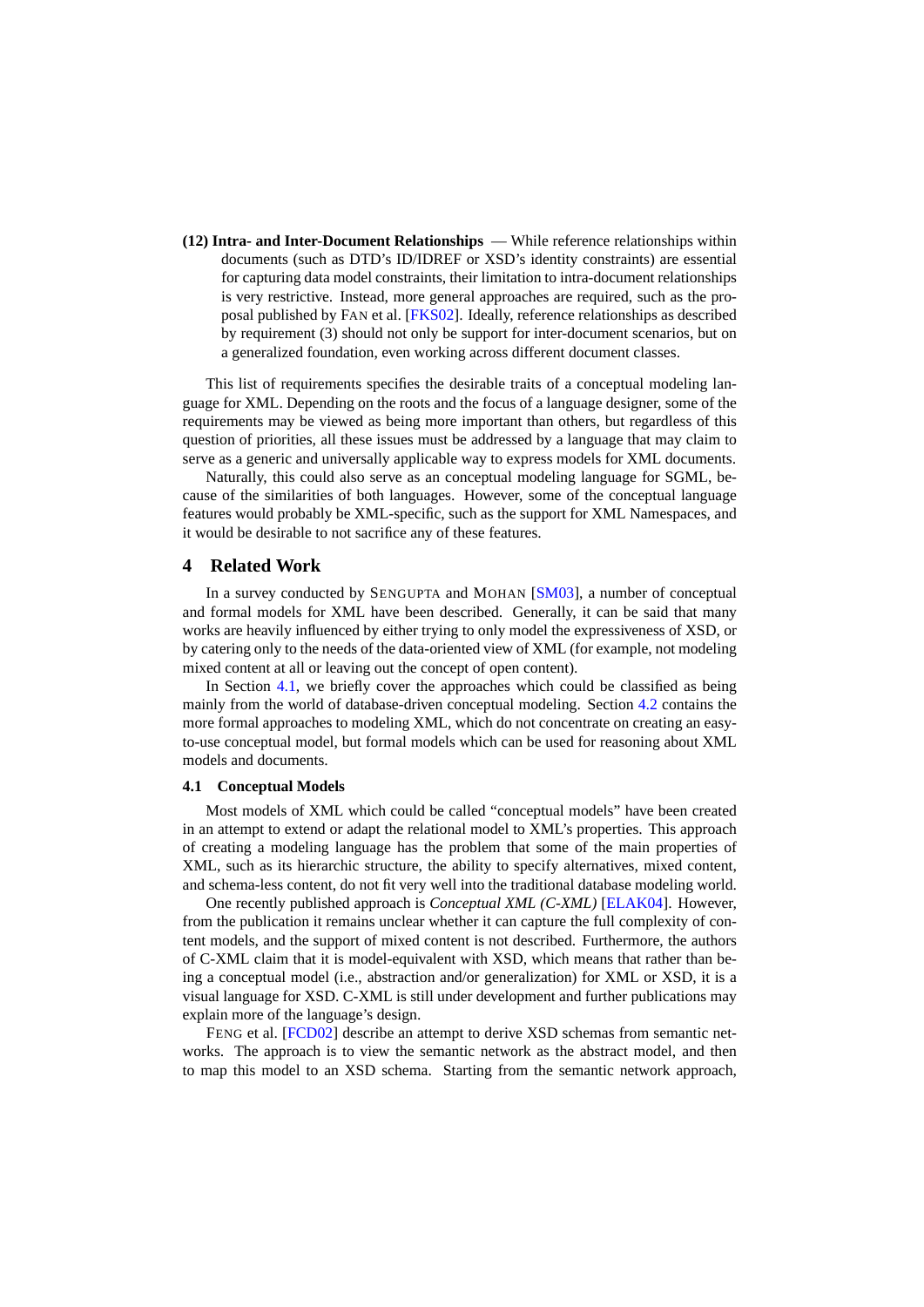however, results in severe limitations of the model. For example, mixed content is not supported at all, and it is impossible to create complex content models which combine different model groups.

*ER extended for XML (EReX)* [\[Man04\]](#page-11-0) extends the classical ER model with *categories*, *coverage constraints*, and *order constraints*. Categories allow derivation-like specifications, making it possible to reuse entities and extend their definitions. The additional constraints allow to cater for the more XML-specific concepts, in particular hierarchy and order. An actual schema is written in a language called *XGrammar*, which is a grammarbased language similar to the well-known schema languages. An algorithm is presented how an XGrammar can be derived from an EReX schema. EReX and XGrammar do not support mixed content, so the language is useful for deriving XML grammars from ER-like schemas, but fails to support some XML-specific features.

*ER for XML (ERX)* [\[Psa03\]](#page-11-0) is an approach how ER schemas can be derived from XML DTDs. It presents interesting approaches for mapping XML document structures to relational structures, but also views XML as a logical model and solves the problem how to map this onto a conceptual model which is relational in nature.

The *X-Entity* [\[LSdR03\]](#page-11-0) approach is based on XSD (leaving out any features which are not explicitly part of XSD) and does not address mixed content, the hierarchical structure of the resulting XML structures, or the sequence of elements. It thus supports only a rather limited subset of XML's features.

*Extensible Entity Relationship Modeling (XER)* [\[Sen03\]](#page-11-0) is closely aligned with DTDs and XSD (up- and down-translations are described in the paper) and as such can be regarded as a close match to the requirements listed in Section [3.](#page-4-0) Some aspects, however, are still unsolved, such as the question of wildcards, missing support for exceptions, and the question whether non-deterministic content models are allowed. It is unclear whether there is a formal foundation to the XER model, but the modeling features are a useful contribution to the question of how to visualize an XML model.

While it is quite natural to compare ER models with modeling approaches for XML, because in both cases the focus is on data modeling, this is less obvious for other approaches, which may include data modeling, but also focus on other issues. A well-known example for this is the *Unified Modeling Language (UML)* [\[Obj04\]](#page-11-0), a highly complex modeling language with thirteen different diagram types (up from nine in UML 1.x). UML's *class diagram* is the diagram type which most closely resembles data modeling (e.g., it has classes with attributes which are connected using relationships). Apart from the general is-sues concerning the soundness of the underlying formal model raised by SCHEWE [\[Sch01\]](#page-11-0) and others, it is also observable that the hierarchical nature of XML is not directly supported in UML's basic data model.

However, through more complex features of UML, in particular *stereotypes*, it is possible to extend the basic modeling language with additional features, making it possible to extend UML with arbitrary features. CONRAD et al. [\[CSF00\]](#page-10-0) have added features to create a mapping between UML class diagrams and XML DTDs, and CARLSON [\[Car01\]](#page-10-0) has described a similar technique for mapping UML class diagrams to XSDs. However, in both cases, the modeling features in UML have been used to match a specific XML schema language, rather than creating an XML conceptual modeling language.

While it certainly would be possible to find a UML class diagram representation for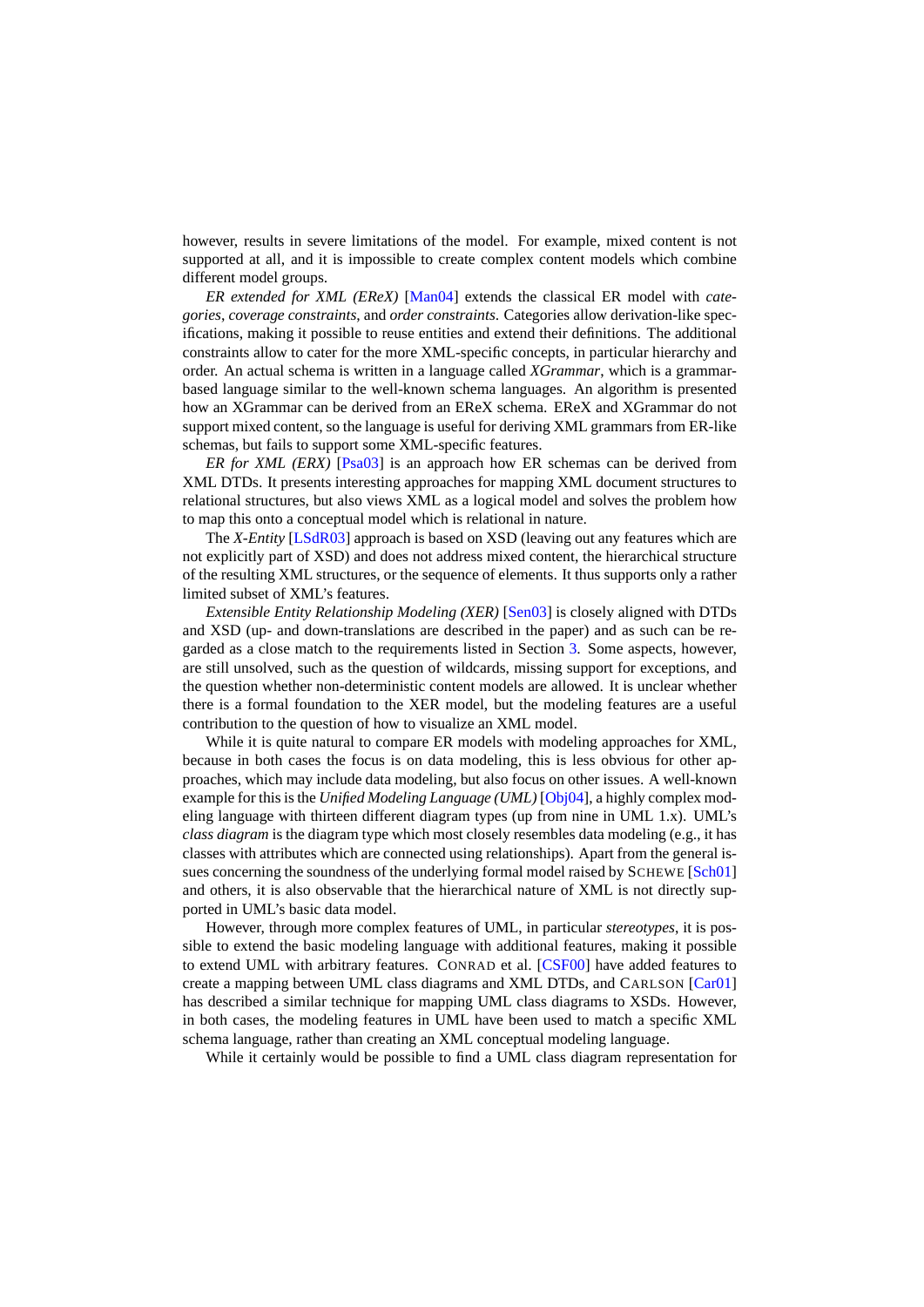<span id="page-9-0"></span>a given XML conceptual modeling language, it seems that UML per se does not provide the necessary features to be considered an XML conceptual modeling language. On the contrary, since UML's formal foundations are somewhat shaky, it would probably make more sense to design a self-contained XML modeling language with its own well-defined and solid formal foundations, and then create an UML class diagram representation for it as a way to represent and transfer XML conceptual models into the world of UML.

#### **4.2 Formal Models**

With other goals in mind, formal models for XML and XML schema languages have been developed as well. The foundations have been laid with the work on tree and hedge grammars by MURATA et al. [\[MLM01\]](#page-11-0), and this work on grammars as well as newer approaches such as *Heterogeneous Nested Relations (HRN)* [\[SM03\]](#page-11-0) still is underway, describing XML formally. This formal work is essential for the solid foundation of a conceptual modeling language, and better cooperation between the formal language community and the data modeling community could help to bridge the gap between these two fields.

# **5 Future Work**

The survey and requirements presented in this paper are a first step towards a conceptual modeling language for XML. We believe that the future of XML will inevitably lead to some conceptual model of XML, and a coordinated effort of data modeling experts and formal language specialists would probably lead to a more promising result than the current efforts, which so far have not gained enough traction to produce a promising candidate. With the foreseeable success of XQuery, it will become increasingly important to be able to visualize XML models and to talk about XML models.

#### **6 Conclusions**

While XML technologies have been developing rapidly in the last years, there has been different progress in different areas. XML technologies which make it easier for software developers to work with existing XML structures have made a lot of progress, demonstrated by the availability of new APIs or even better integration into the language.

Other areas of XML-related technologies receive less attention, and the area of XMLbased data models is one such area. XML's origin as a syntax for structured data is a reasonable explanation for this. With more XML technologies being available for developers, XML becomes increasingly visible within applications, and it is this transformation from a pure exchange syntax to the data model of databases and even applications, which makes it desirable to work with XML-aware tools during the modeling phase of software development.

This paper presents a motivation of why XML should be taken seriously on the conceptual modeling layer, how this compares to the present domination of XML schema languages, and which properties an XML conceptual modeling language should have. By listing a set of requirements for an XML conceptual modeling language, the most important features of such a language are described from the requirements point of view.

There has been some previous work in the area of XML modeling, but most of it lacks support for some essential feature of XML, concentrates on modeling a certain schema language, or lacks the user-friendliness that a conceptual modeling language must provide.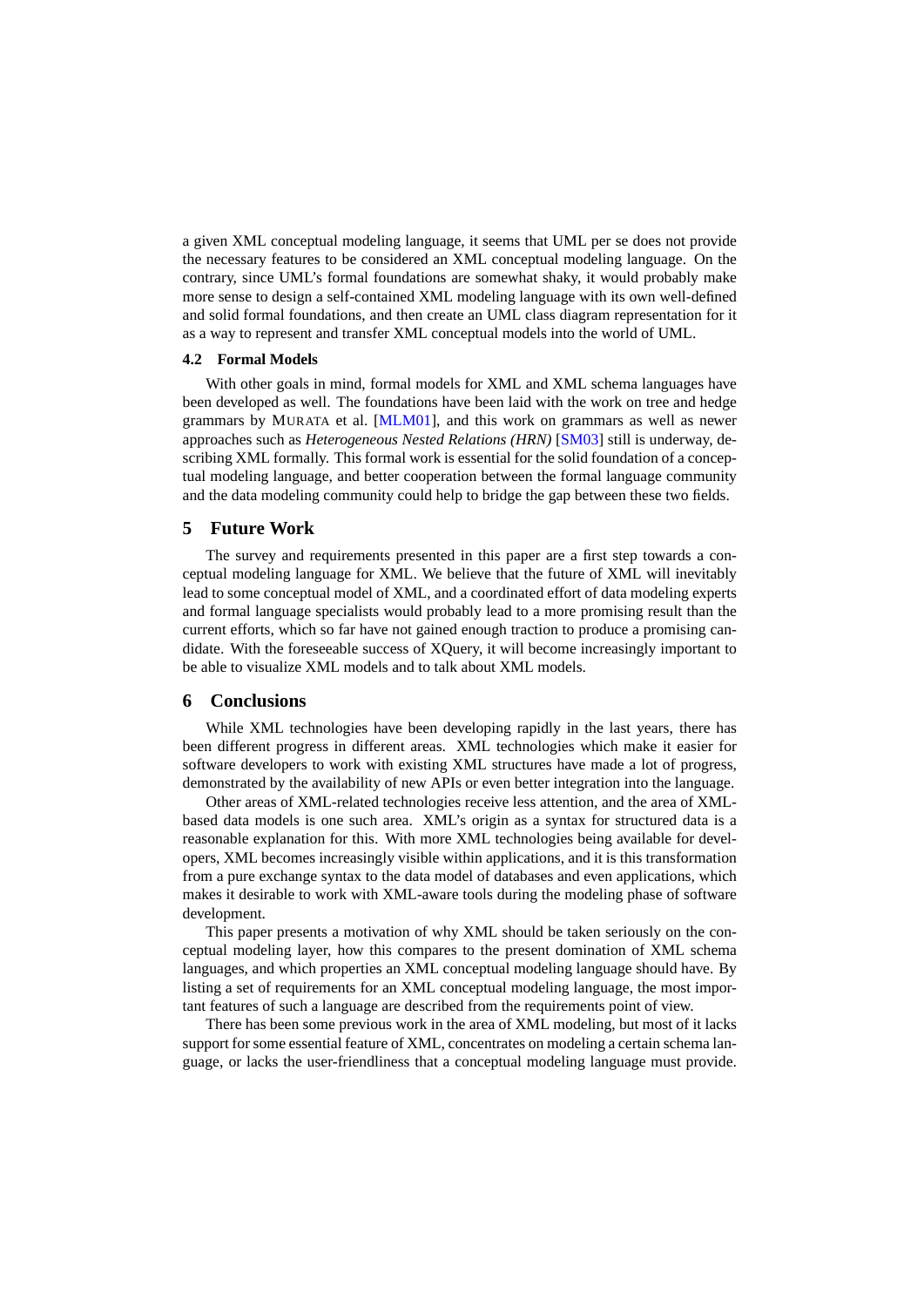<span id="page-10-0"></span>We thus think that there is an open research agenda in the area of XML conceptual modeling, and that a solution for this open problem would be beneficial to XML developers in general, and in particular to software designers working on XML-centric software.

# **References**

| $[BCF^+05]$          | Scott Boag, Don Chamberlin, Mary F. Fernández, Daniela Florescu, Jonathan Robie,<br>and Jérôme Siméon. XQuery 1.0: An XML Query Language. World Wide Web Con-<br>sortium, Working Draft WD-xquery-20050404, April 2005.                                                                                                                                                                   |
|----------------------|-------------------------------------------------------------------------------------------------------------------------------------------------------------------------------------------------------------------------------------------------------------------------------------------------------------------------------------------------------------------------------------------|
| [BGP00]              | Lee Buck, Charles F. Goldfarb, and Paul Prescod. Datatypes for DTDs (DT4DTD) 1.0.<br>World Wide Web Consortium, Note NOTE-dt4dtd-20000113, January 2000.                                                                                                                                                                                                                                  |
| [BHL99]              | Tim Bray, Dave Hollander, and Andrew Layman. Namespaces in XML. World Wide<br>Web Consortium, Recommendation REC-xml-names-19990114, January 1999.                                                                                                                                                                                                                                        |
| [BM04]               | Paul V. Biron and Ashok Malhotra. XML Schema Part 2: Datatypes Second Edition.<br>World Wide Web Consortium, Recommendation REC-xmlschema-2-20041028, Octo-<br>ber 2004.                                                                                                                                                                                                                  |
| [BMNS05]             | Geert Jan Bex, Wim Martens, Frank Neven, and Thomas Schwentick. Expressiveness<br>of XSDs: From Practice to Theory, There and Back Again. In Proceedings of the<br>Fourteenth International World Wide Web Conference, pages 712-721, Chiba, Japan,<br>May 2005. ACM Press.                                                                                                               |
| [Bor85]              | Alexander Borgida. Features of Languages for the Development of Information Sys-<br>tems at the Conceptual Level. IEEE Software, 2(1):63-72, 1985.                                                                                                                                                                                                                                        |
| [Car01]              | David Carlson. Modeling XML Applications with UML: Practical e-Business Applica-<br>tions. Addison Wesley, Reading, Massachusetts, April 2001.                                                                                                                                                                                                                                            |
| [Che76]              | Peter Pin-Shan Chen. The Entity-Relationship Model - Toward a Unified View of<br>Data. ACM Transactions on Database Systems, 1(1):9-36, March 1976.                                                                                                                                                                                                                                       |
| [Cla01]              | James Clark. RELAX NG Specification. Organization for the Advancement of Struc-<br>tured Information Standards, Committee Specification, December 2001.                                                                                                                                                                                                                                   |
| [CSP00]              | Rainer Conrad, Dieter Scheffner, and Johann Christoph Freytag. XML Conceptual<br>Modeling Using UML. In Alberto H. F. Laender, Stephen W. Liddle, and Veda C.<br>Storey, editors, Proceedings of the 19th International Conference on Conceptual Mod-<br>eling, volume 1920 of Lecture Notes in Computer Science, pages 558-571, Salt Lake<br>City, Utah, October 2000. Springer-Verlag.  |
| [CT04]               | John Cowan and Richard Tobin. XML Information Set (Second Edition). World Wide<br>Web Consortium, Recommendation REC-xml-infoset-20040204, February 2004.                                                                                                                                                                                                                                 |
| $[DFH^+99]$          | Andrew Davidson, Matthew Fuchs, Mette Hedin, Mudita Jain, Jari Koistinen, Chris<br>Lloyd, Murray Maloney, and Kelly Schwarzhof. Schema for Object-Oriented XML<br>2.0. World Wide Web Consortium, Note NOTE-SOX, July 1999.                                                                                                                                                               |
| [ELAK04]             | David W. Embley, Stephen W. Liddle, and Reema Al-Kamha. Enterprise Modeling<br>with Conceptual XML. In Paolo Atzeni, Wesley W. Chu, Hongjun Lu, Shuigeng Zhou,<br>and Tok Wang Ling, editors, Proceedings of the 23rd International Conference on Con-<br>ceptual Modeling, volume 3288 of Lecture Notes in Computer Science, pages 150-165,<br>Shanghai, November 2004. Springer-Verlag. |
| [Eu <sub>1</sub> 04] | European Computer Manufacturers Association. ECMAScript for XML (E4X) Speci-<br>fication. Standard ECMA-357, June 2004.                                                                                                                                                                                                                                                                   |
| [FCD02]              | Ling Feng, Elizabeth Chang, and Tharam Dillon. A Semantic Network-Based De-<br>sign Methodology for XML Documents. ACM Transactions on Information Systems,<br>20(4):390–421, October 2002.                                                                                                                                                                                               |
| [FK99]               | Daniela Florescu and Donald Kossmann. Storing and Querying XML Data using an<br>RDMBS. Bulletin of the Technical Committee on Data Engineering, 22(3):27-34,<br>September 1999.                                                                                                                                                                                                           |
| [FKS02]              | Wenfei Fan, Gabriel M. Kuper, and Jérôme Siméon. A Unified Constraint Model for<br>XML. Computer Networks, 39(5):489-505, August 2002.                                                                                                                                                                                                                                                    |